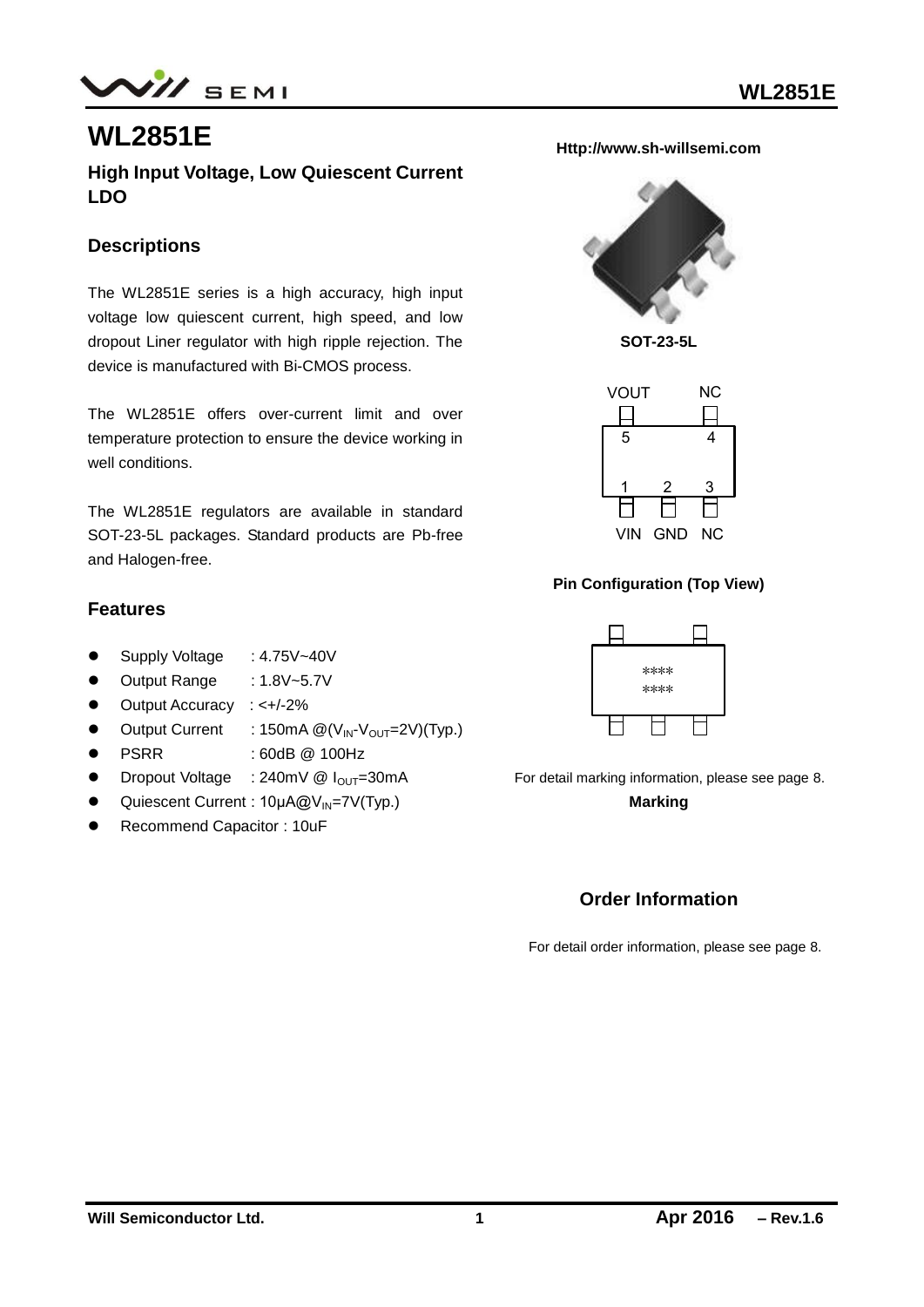



### **Typical Application**



(Locate Cin and Cout as close to the Vin pin and Vout pin as possible.)

### **Pin Description**

| <b>PIN</b> | <b>Symbol</b> | <b>Description</b>    |  |
|------------|---------------|-----------------------|--|
| 1          | <b>VIN</b>    | Voltage Input         |  |
| 2          | <b>GND</b>    | Ground                |  |
| 3          | <b>NC</b>     | Not Connect           |  |
| 4          | <b>NC</b>     | <b>Not Connect</b>    |  |
| 5          | VOUT          | <b>Voltage Output</b> |  |

#### **Block Diagram**

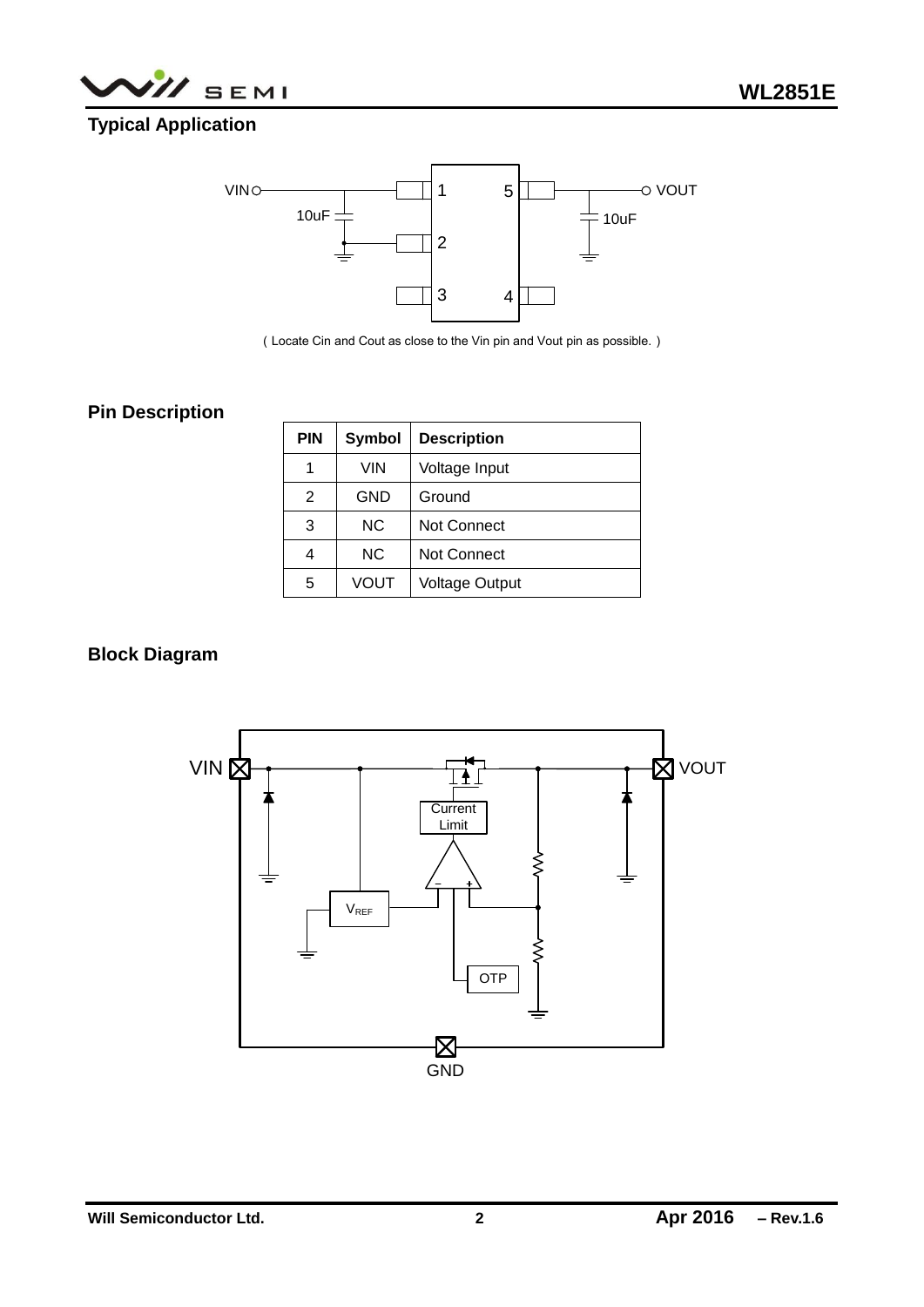

#### **Absolute Maximum Ratings**

| <b>Parameter</b>                            | Value            | Unit        |
|---------------------------------------------|------------------|-------------|
| Power Dissipation                           | Internal limited | mW          |
| $V_{IN}$<br>Range                           | $-0.3 - 45$      | V           |
| $V_{\text{OUT}}$<br>Range                   | $-0.3 - 6.5$     | V           |
| Lead Temperature Range                      | 260              | $^{\circ}C$ |
| Storage Temperature Range                   | $-55 \sim 150$   | $^{\circ}C$ |
| <b>Operating Junction Temperature Range</b> | 150              | $^{\circ}C$ |
| ESD MM                                      | 400              | V           |
| <b>ESD HBM</b>                              | 4K               | V           |

### **Recommend Operating Ratings**

| <b>Parameter</b>                   | Value         | Unit           |
|------------------------------------|---------------|----------------|
| <b>Operating Supply voltage</b>    | $4.75 - 40$   |                |
| <b>Operating Temperature Range</b> | $-40 \sim 85$ | $\sim$         |
| Thermal Resistance, $R_{\theta$ JA | 150           | $^{\circ}$ C/W |

## Electronics Characteristics (Ta=25°C, V<sub>IN</sub>=12V, C<sub>IN</sub>=C<sub>OUT</sub>=10uF, unless otherwise noted)

| Symbol                           | <b>Parameter</b>                                                 | <b>Test Condition</b>                                              |              | <b>WL2851E SPEC</b>    |           |                 | Unit            |
|----------------------------------|------------------------------------------------------------------|--------------------------------------------------------------------|--------------|------------------------|-----------|-----------------|-----------------|
|                                  |                                                                  |                                                                    |              | Min.                   | Typ.      | Max.            |                 |
| $V_{IN}$                         | Input Range                                                      | $I_{\text{OUT}}$ =10mA                                             |              | 4.75                   |           | 40              | V               |
| $V_{OUT}$                        | Output Range                                                     | l <sub>oυτ</sub> =10mA                                             |              | $V_{\text{OUT}}$ *0.98 | $V_{OUT}$ | $V_{OUT}$ *1.02 | $\vee$          |
|                                  | Output Voltage                                                   | V <sub>IN</sub> =12V,I <sub>OUT</sub> =10mA                        |              | 3.234                  | 3.3       | 3.366           | V               |
| $\Delta V_{\text{OUT}}$          |                                                                  |                                                                    |              | 4.9                    | 5.0       | 5.1             | V               |
| $I_{\text{OUT\_PK}}$             | Maximum Output Current $N_{IN}$ =12V, R <sub>L</sub> =1 $\Omega$ |                                                                    |              | 180                    | 280       | 460             | mA              |
|                                  |                                                                  | V <sub>IN</sub> =7V, No load                                       |              |                        | 10        | 15              | μA              |
| $I_{\mathsf{Q}}$                 | Quiescent Current                                                | V <sub>IN</sub> =24V, No load                                      |              |                        | 11        | 16              |                 |
|                                  |                                                                  | V <sub>IN</sub> =40V, No load                                      |              |                        | 13        | 20              |                 |
|                                  |                                                                  | $I_{\text{OUT}}$ =1mA                                              |              |                        | 8         | 12              | mV              |
| V <sub>DROP</sub>                | Dropout Voltage                                                  | l <sub>ouт</sub> =30mA                                             |              |                        | 240       | 400             |                 |
|                                  |                                                                  | V <sub>IN</sub> =7--24V,V <sub>OUT</sub> =5V I <sub>OUT</sub> =1mA |              |                        | 0.02      |                 | $%$ /V          |
| $\Delta$ $V_{Line}$              | Line Regulation                                                  | $V_{IN}$ =7--45V,V <sub>OUT</sub> =5V I <sub>OUT</sub> =1mA        |              |                        | 0.1       |                 |                 |
| $\Delta$ V <sub>Load</sub>       | Load Regulation                                                  | V <sub>IN</sub> =12V, I <sub>OUT</sub> =1--100mA                   |              |                        | 0.6       |                 | %               |
| $e_{NO}$                         | <b>Output Noise</b>                                              | $I_{\text{OUT}}$ =10mA                                             |              | $-100$                 |           | $+100$          | μV              |
|                                  |                                                                  | $V_{IN} = 10V$                                                     | $f = 100$ Hz |                        | 60        |                 |                 |
| <b>PSRR</b>                      | Ripple Rejection                                                 | $V_{PP} = 0.5V$                                                    | f=1KHz       |                        | 45        |                 | dB              |
|                                  |                                                                  | $I_{\text{OUT}}$ =1mA                                              | $f = 10K$ Hz |                        | 35        |                 |                 |
| $T_{SD}$                         | <b>Thermal Protection</b>                                        | V <sub>IN</sub> =12V, I <sub>OUT</sub> =1mA                        |              |                        | 165       |                 | $\rm ^{\circ}C$ |
| ${\mathsf T}_{\mathsf{SD\_HYS}}$ | <b>Thermal Protection Hys</b>                                    | V <sub>IN</sub> =12V, I <sub>OUT</sub> =1mA                        |              |                        | 30        |                 | $^{\circ}$ C    |
| ΔVο/ΔΤ                           | Temperature Cofficient                                           | V <sub>IN</sub> =12V, I <sub>OUT</sub> =1mA                        |              |                        | ±0.5      |                 | mv/°C           |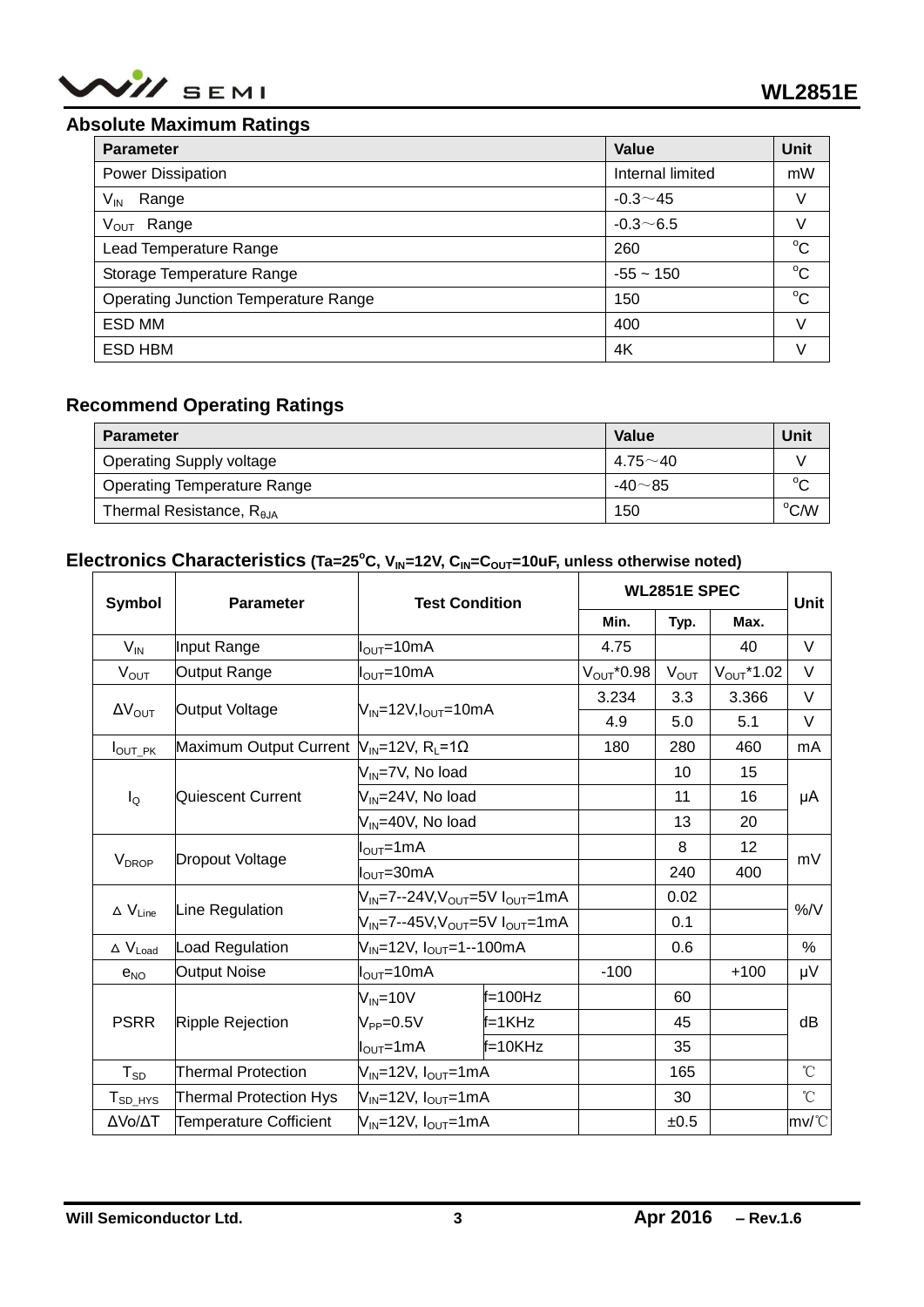

## **Typical characteristics (Ta=25**℃ **CIN=COUT=10uF, unless otherwise noted)**



**Quiescent Current vs. Input Voltage Quiescent Current vs. Input Voltage**





**Output Voltage vs. Temperature Contract Contract Contract Voltage vs. Temperature** 





**Output Voltage vs. Load Current Current Current Current Current Current** 

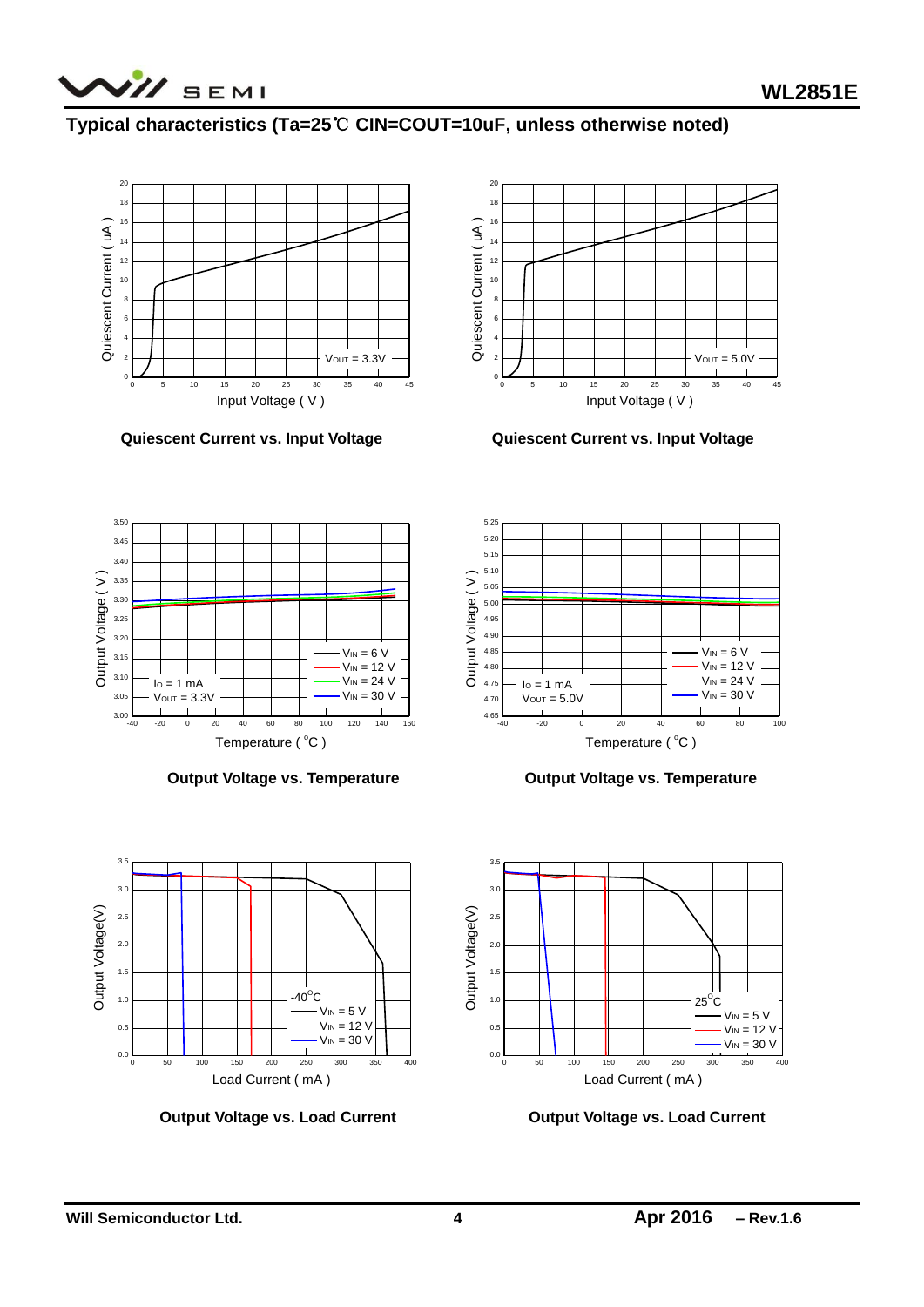

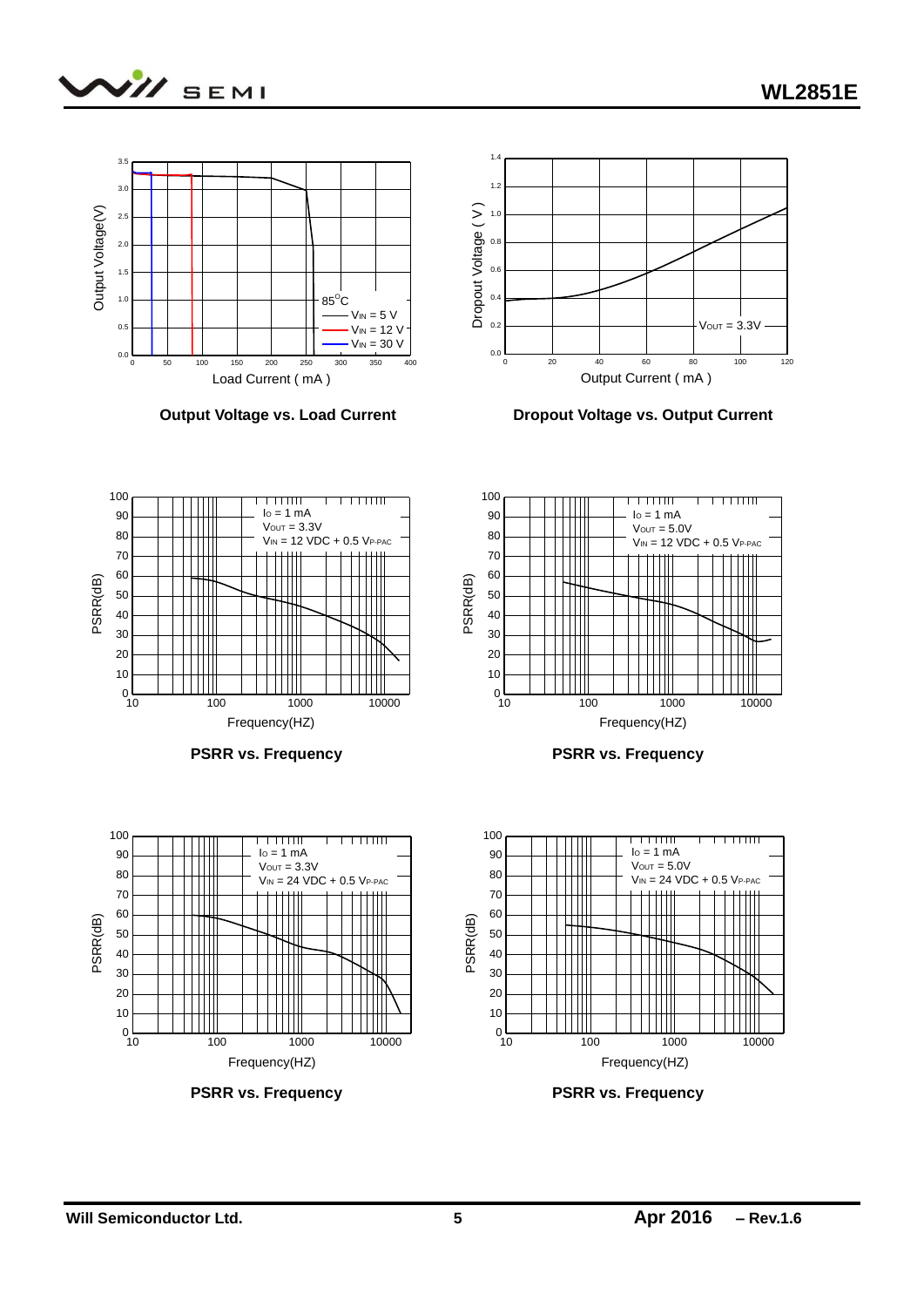





**Quiescent Current vs. Output Current**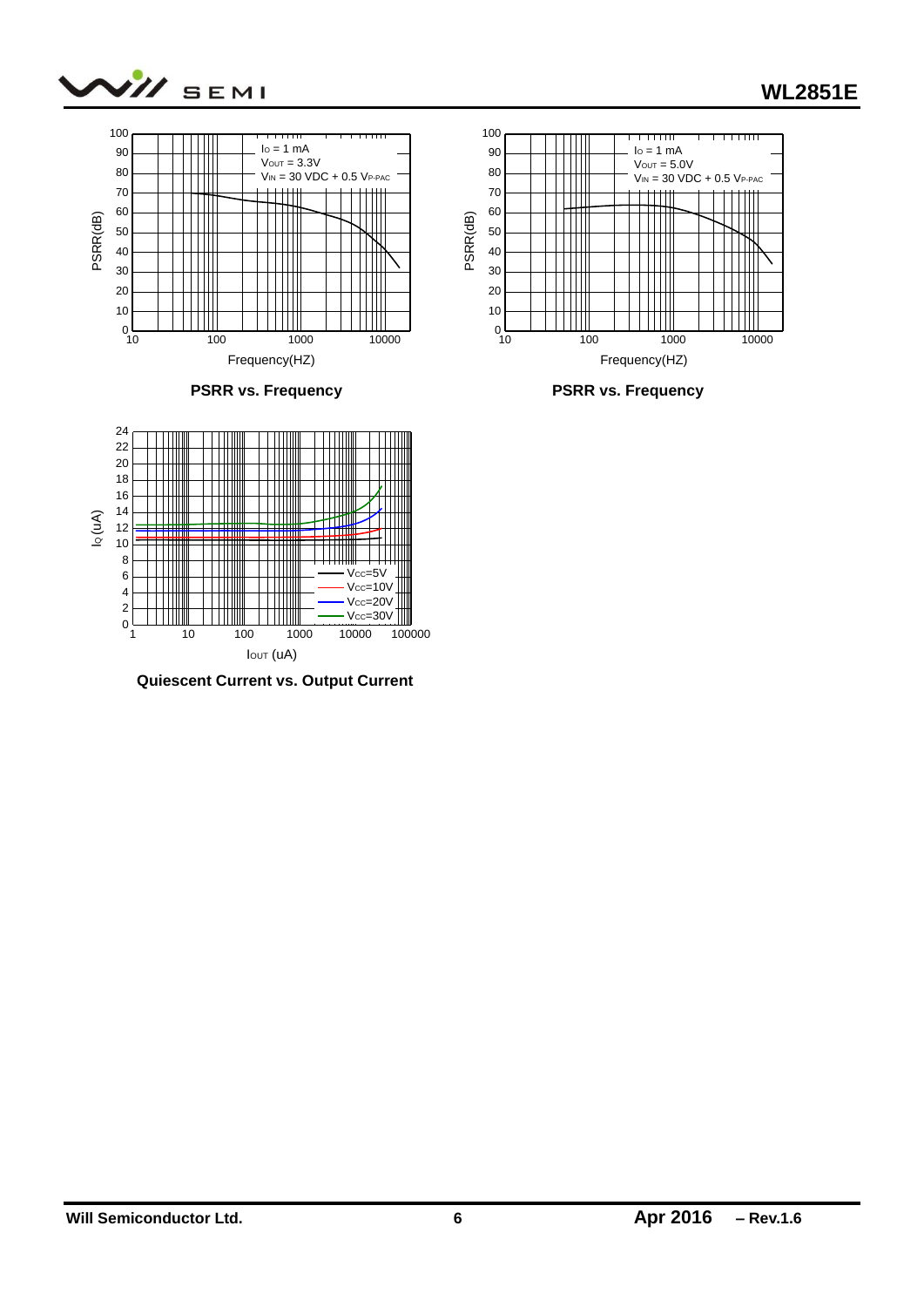

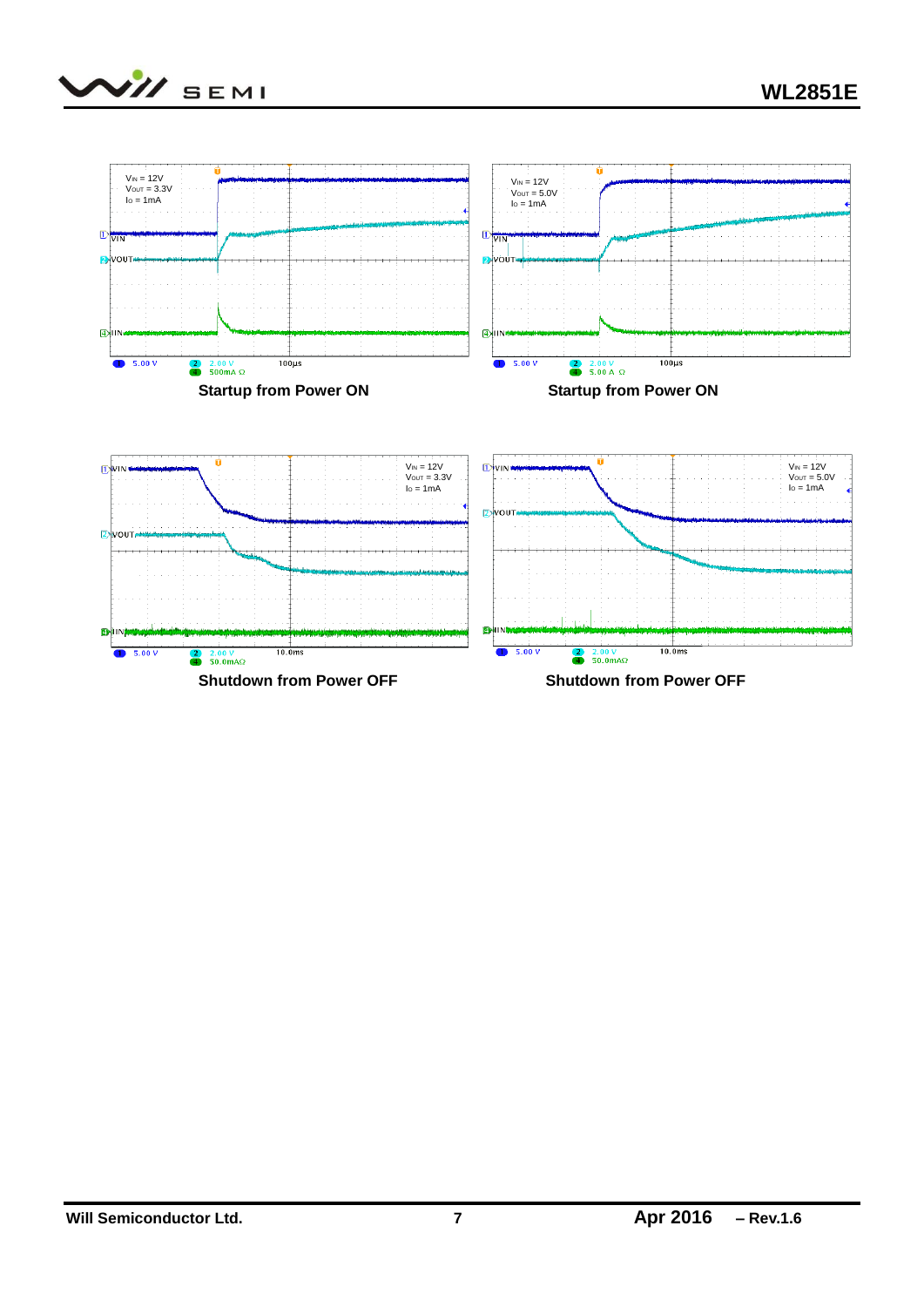

## **ORDER INFORMATION**

| <b>Ordering No.</b>   | Vout<br>(V) | Package          | <b>Operating</b><br><b>Temperature</b> | <b>Marking</b>             | <b>Shipping</b>        |
|-----------------------|-------------|------------------|----------------------------------------|----------------------------|------------------------|
| WL2851E33-5/TR        | 3.3         | <b>SOT-23-5L</b> | $-40 - +85^{\circ}C$                   | <b>WB33</b><br><b>EAYW</b> | Tape and Reel,<br>3000 |
| <b>WL2851E50-5/TR</b> | 5.0         | <b>SOT-23-5L</b> | $-40 - +85$ °C                         | <b>WB50</b><br><b>EAYW</b> | Tape and Reel,<br>3000 |

#### **Marking:**

**WB\* = Device Code**

**EA = Package Code**

 **Y = Year**

 **W = Week**